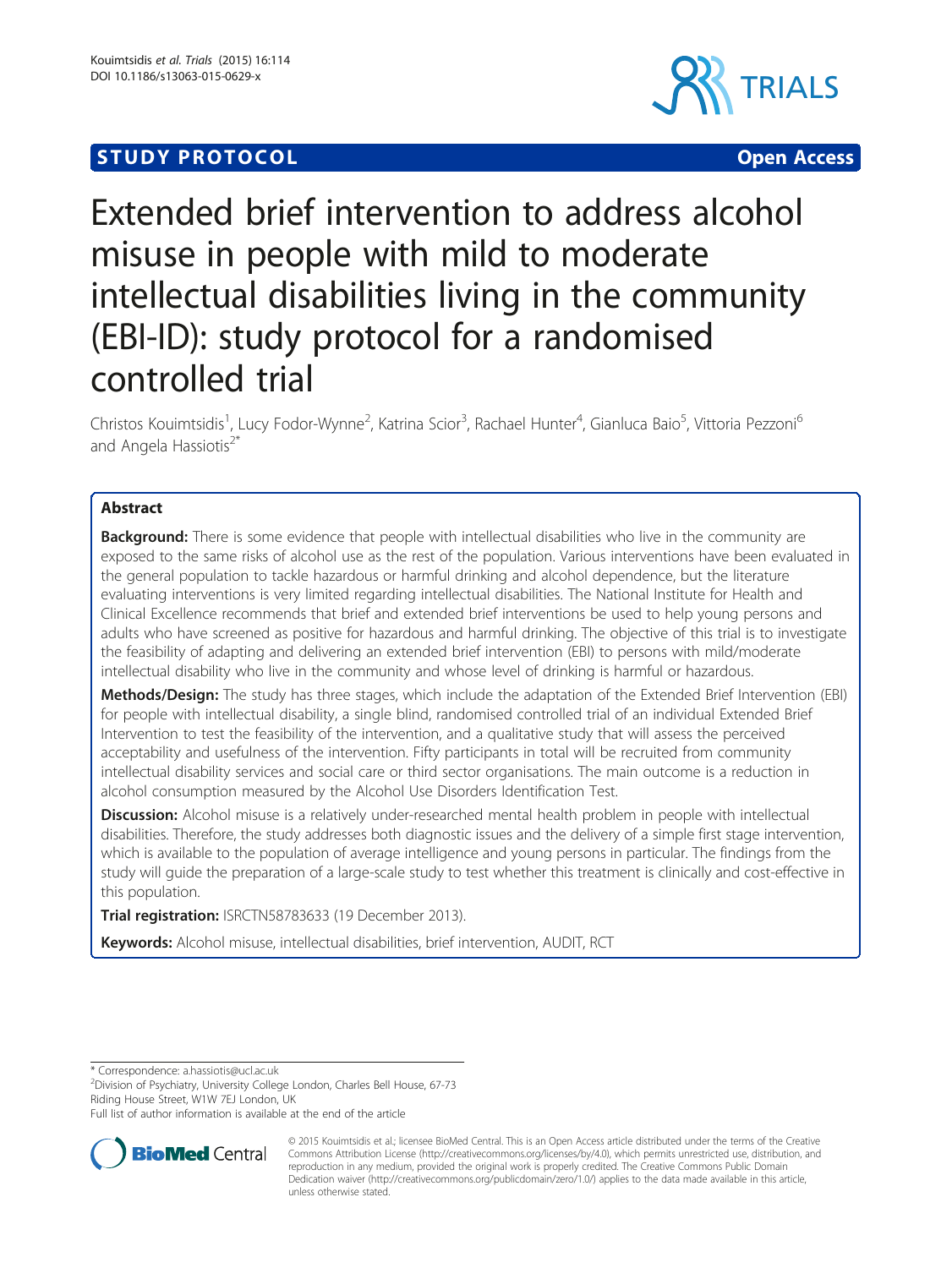#### Background

Alcohol is the most commonly used substance worldwide and contributes substantially to mortality, psychiatric and physical health morbidity and causes increased disease burden [\[1,2\]](#page-6-0). Despite the sparse literature regarding substance misuse in people with intellectual disabilities (characterised by an Intelligence Quotient (IQ) less than 70, developmental delay and adaptive deficits), there is increasing interest in studying such problems in this population. This is because most now live in the community and are more likely to be exposed to substances [[3,4](#page-7-0)]. United Kingdom and United States population-based studies indicate that the prevalence of substance misuse in people with intellectual disabilities ranges from 0.5% and 2.5%, respectively, to as high as 25% for any substance in clinic samples [\[4](#page-7-0)-[6](#page-7-0)]. Approximately 5% of the youth in drug and alcohol services have a degree of intellectual disability [[1](#page-6-0)]. The most common substance that people with intellectual disabilities tend to use is alcohol, followed by cannabis and cocaine [\[2](#page-6-0)]. Aetiological factors that have been postulated to contribute to substance misuse in people with mild to moderate intellectual disabilities include hyperactivity, lack of assertiveness, low self-esteem, susceptibility to peer pressure, desire for social acceptance, social isolation, early onset of drinking and lack of example setting in childhood [\[1](#page-6-0)]. Substances may also be taken as a maladaptive way of relieving stress or developing relationships within local communities [[7,8](#page-7-0)]. Those most at risk are young males with a mild intellectual disability or borderline intelligence who live independently and are less likely to engage in activities and/or to experience mental health problems [\[1\]](#page-6-0).

Brief and extended brief interventions have been evaluated in the general population to tackle hazardous or harmful drinking and alcohol dependence. Despite the heterogeneity observed in the studies, a meta-analysis showed that participants generally have lower alcohol consumption at one year (mean difference: -38 grams/ week, 95% CI: -54 to -23 and mean difference = -28, 95% CI: -62 to 6 grams/week, for brief and extended brief interventions, respectively) [\[9](#page-7-0)]. The same meta-analysis reports that loss to follow-up ranges from 10% to 70% but only three studies reported such rates. However, the literature evaluating any interventions targeted at people with intellectual disabilities is uncommon. This is partly due to the general lack of evidence based interventions in this field, but also to the belief that interventions that are suitable for typically functioning adolescents and adults are also suitable for those with mild-moderate intellectual disabilities without need for adaptation. This seems counterintuitive as people with intellectual disabilities have cognitive deficits that impair their ability to learn or generalise new learning, and therefore may require interventions to last longer, to include maintenance sessions, and to be supported to seek help and attend appointments. It is often reported that staff delivering interventions to the general population may not be skilled to provide such treatment to people with intellectual disabilities [[8\]](#page-7-0).

A variety of approaches have been tried to help people with mild to moderate intellectual disabilities and substance misuse, including education about the risks associated with substance misuse, behavioural modification, and the use of adapted materials from Alcoholics Anonymous or similar organisations, mostly delivered in group settings [[10](#page-7-0)-[16\]](#page-7-0). As a whole, these studies suggest that the capacity of people with intellectual disabilities to learn new information is enhanced by providing additional cues and using techniques such as modelling, videotaped vignettes and role-playing [\[15\]](#page-7-0). Often, sessions are augmented with coping skills lessons and assertiveness training [\[17](#page-7-0)]. However, the studies conducted to date are small, run in specialist single centre settings and are uncontrolled.

Nevertheless, two studies merit further attention; one is a study of three sessions of group motivational interviewing over two weeks conducted with seven offenders with intellectual disabilities in a medium secure unit [[18\]](#page-7-0). The authors found that the participants showed increased determination to reduce drinking at the end of the treatment. The second study [[15\]](#page-7-0), was a 10-week evaluation of assertiveness training and modelling to educate about substance misuse and to help the participants  $(N = 84)$  to respond appropriately when offered substances in their social network. The authors found that knowledge of the risks associated with use of illicit substances increased at the end of the intervention, and this was maintained at six- months follow-up. The methodological limitations of the studies include the uncontrolled design, the small sample size, insufficient details of reporting, inclusion of several types of substances in the educational materials and the delivery in a specific environment that is different from community living.

The National Institute for Health and Clinical Excellence (NICE) (PH24; [\[19](#page-7-0)]) recommends that brief and extended brief interventions are used to help young persons and adults who have screened positive for hazardous and harmful drinking. The interventions recommended are based on motivational interviewing/enhancement techniques, and are delivered by trained professionals. Their aim is to reduce alcohol intake, reduce risk-taking behaviour and even to consider abstinence. The sessions are short at 30 minutes and follow-up is offered. At all times, individuals who are referred for treatment have their capacity to consent to it assessed and, where further treatment is indicated, referrals to secondary specialist services should be made.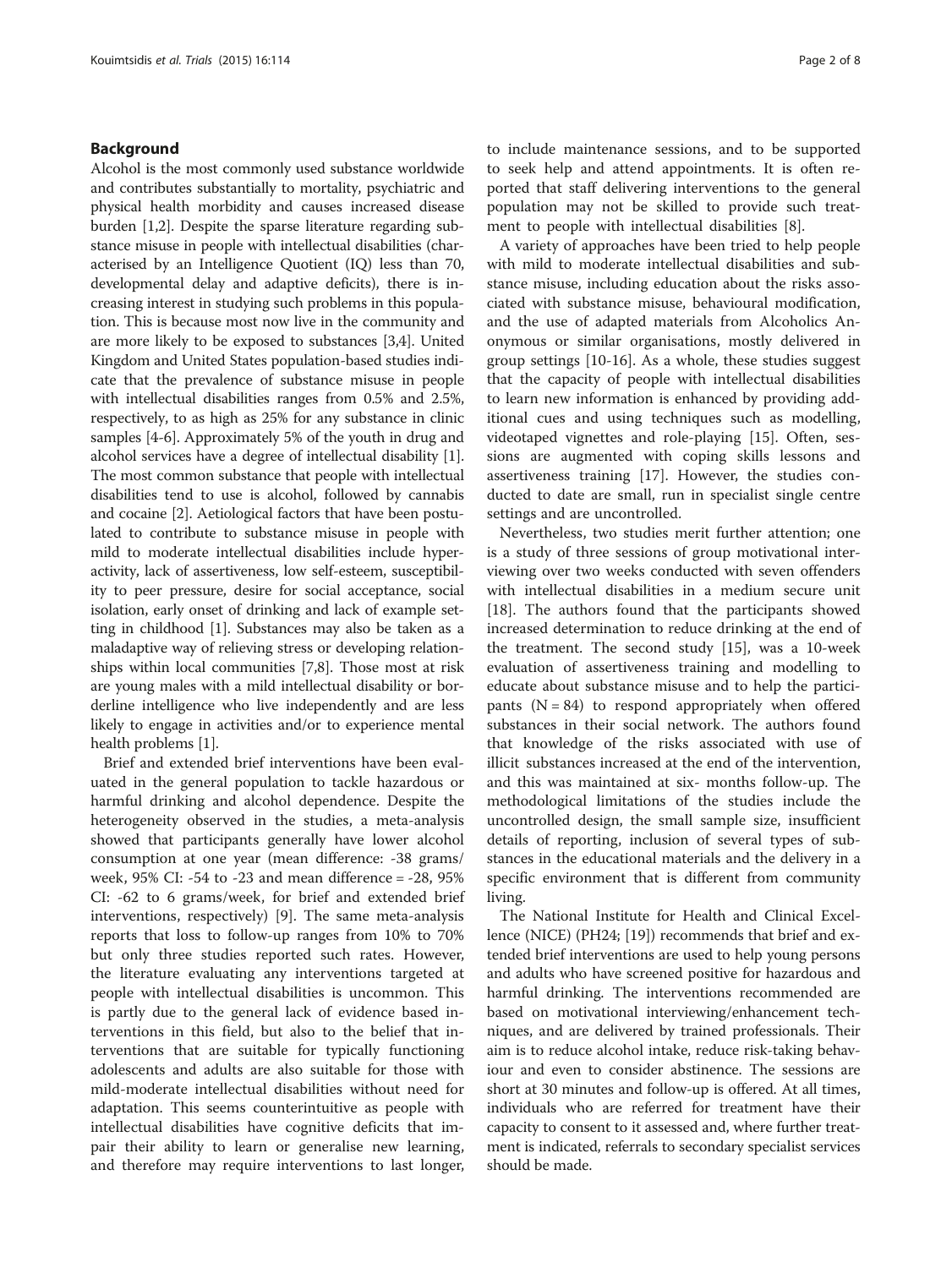#### Aims and objectives

The key research question is: Can we design a large scale, randomised controlled trial (RCT) that will answer whether EBI is more effective than usual care in helping adults with mild to moderate intellectual disability to reduce their alcohol intake?

The feasibility trial will compare the use of EBI with treatment as usual in the participating areas and will enable us do the following:

- 1. measure the number of eligible participants, including paid and family carers, willingness of clinicians to recruit participants, recruitment rate, loss to follow-up, adherence to the intervention, and standard deviation of the primary outcome measures. This will ultimately inform the samplesize calculation for a multicentre clinical trial.
- 2. determine the acceptability of randomisation to service users through its effect on dropout rates and qualitative interviews.
- 3. determine, through response rates to questionnaires, the appropriateness and the acceptability of the outcome measures to service users and their carers in order to explore the suitability of our chosen secondary outcome measures, that is, days abstinent, service use and health-related quality of life.
- 4. estimate the time needed to collect and analyse data
- 5. explore the utility of the health-related quality of life questionnaire in allowing the estimation of qualityadjusted life years in the sample.

We will also conduct qualitative interviews with service users, their carers, and service providers, to assess the acceptability of the treatment and to explore their experience of the treatment including any barriers and/ or facilitators to taking part in the study. Findings from these interviews will enable us to refine the EBI.

#### Methods/Design

The study corresponds to Phase 2 of the Medical Research Council (MRC) complex interventions guidelines, which guides the development of an intervention [\[20](#page-7-0)]. Therefore, the study has three stages that will be discussed below.

#### Stage 1-Adaptation of the intervention

We will review the literature on EBI, and we will consult with service users and professionals about the number of sessions to be delivered and the materials to be used in each session. This is particularly important as people with intellectual disabilities have substantial cognitive deficits that require a longer duration of treatment, a mixture of materials, and the opportunity to test skills learnt over time [\[21](#page-7-0)]. So while the adapted intervention will include the existing treatment, such as a detailed assessment of drinking behaviour and the development of coping plans, it will be also include strategies to make engaging with the intervention easier, such as repetition of information and longer sessions.

The treatment manual will be tested with three service users (see [Inclusion criteria](#page-3-0) below) in terms of acceptability and clarity, and the intervention will be refined accordingly. A similar approach has been used in a previous study [[22\]](#page-7-0). The data from these individuals will not be included in the final analysis of the results.

#### Stage 2-Feasibility study **Desian**

This will be a single blind, randomised controlled trial of individual EBI delivered as an adjunct to usual care for alcohol use disorders (AUD). Fifty participants, randomised to either the intervention arm or usual care, will be assessed at baseline, two months and three months. Research assistants carrying out assessments will be blind to the trial arm to which the participants are allocated.

Finally, qualitative interviews will be carried out at three months (see stage 3 below).

#### **Setting**

The study will be conducted within the Community Intellectual Disabilities Teams and social care services in three participating areas in England, UK, including urban and inner city locations. These teams offer specialist mental health, social care support and health services to adults with intellectual disability, as well as residential and supported living accommodation.

#### **Participants**

Fifty adults with mild to moderate intellectual disabilities aged 18 years and over, and who are known to professionals within the intellectual disabilities services as possibly having an alcohol problem, will be eligible to be referred to the study. Each participant should have a carer or family member prepared to accompany them to their sessions and complete the study instruments. Further justification for the sample size is available from [http://www.nihr.ac.uk/CCF/RfPB/FAQs/Feasibility\\_and\\_](http://www.nihr.ac.uk/CCF/RfPB/FAQs/Feasibility_and_pilot_studies.pdf) [pilot\\_studies.pdf.](http://www.nihr.ac.uk/CCF/RfPB/FAQs/Feasibility_and_pilot_studies.pdf)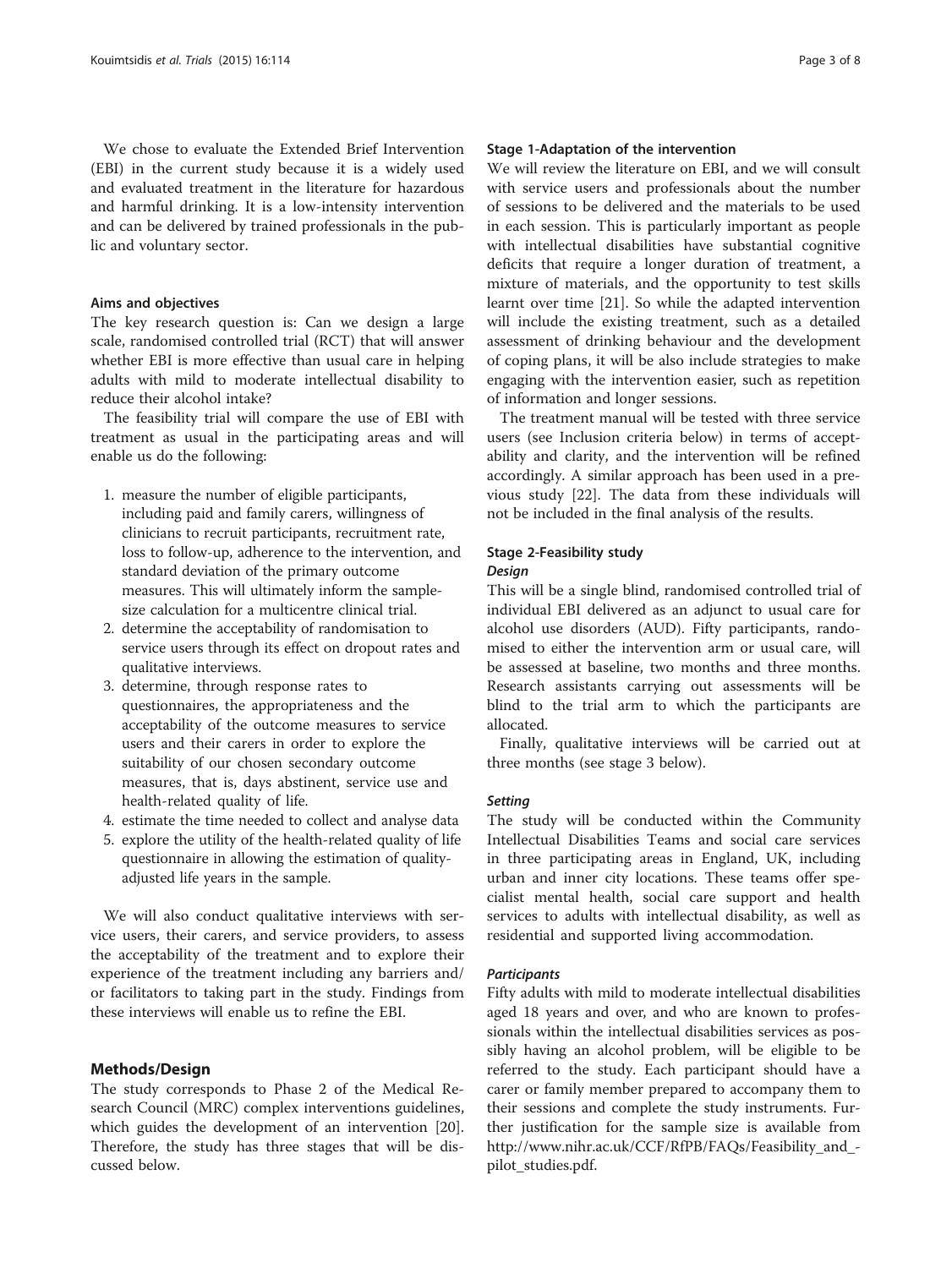<span id="page-3-0"></span>Following informed consent, the participants will be assessed with the Wechsler Abbreviated Scale for Intelligence (WASI) [\[23](#page-7-0)] to ascertain their level of cognitive functioning (unless results from a previous cognitive assessment are available).

#### Recruitment

Recruitment of participants will be achieved through contacts and liaison with the intellectual disability services in the participating areas. Supported accommodation and social clubs in those areas will also be approached. Research assistants will work to increase publicity of the study by presenting it at all team meetings and submitting adverts for the study in organisational newsletters. Participant flow to the study is shown in Figure 1.

#### Inclusion criteria

Inclusion criteria are as follows:

1. AUDIT score >8 (providing the sum of questions 4, 5 and 6 is below 9). A score of 8 and above indicates hazardous or harmful drinking [\[24\]](#page-7-0). Questions 4, 5

and 6 specifically assess symptoms of dependence. The National Institute of Care and Clinical Excellence (NICE) [\[19\]](#page-7-0) advises a reduction of scores in particular populations who may have lower prevalence of AUD, such as older people, females, and younger people. Local data, however, suggests that the prevalence of AUD in adults with mild/ moderate intellectual disability in contact with services based on an AUDIT cut off of 8 is 22.5%, which is similar to the prevalence in the general population [[4](#page-7-0)]. Therefore, a decision was made to adopt the same cut-off AUDIT score as in the general population.

- 2. Residents in the area within the last 12 months.
- 3. Full Scale IQ <70 (+/− 5% CI), which is the range for mild and moderate intellectual ability.

#### Exclusion criteria

Exclusion criteria are as follows:

- 1. severe to profound intellectual disabilities.
- 2. non-English speaking requiring interpreters.

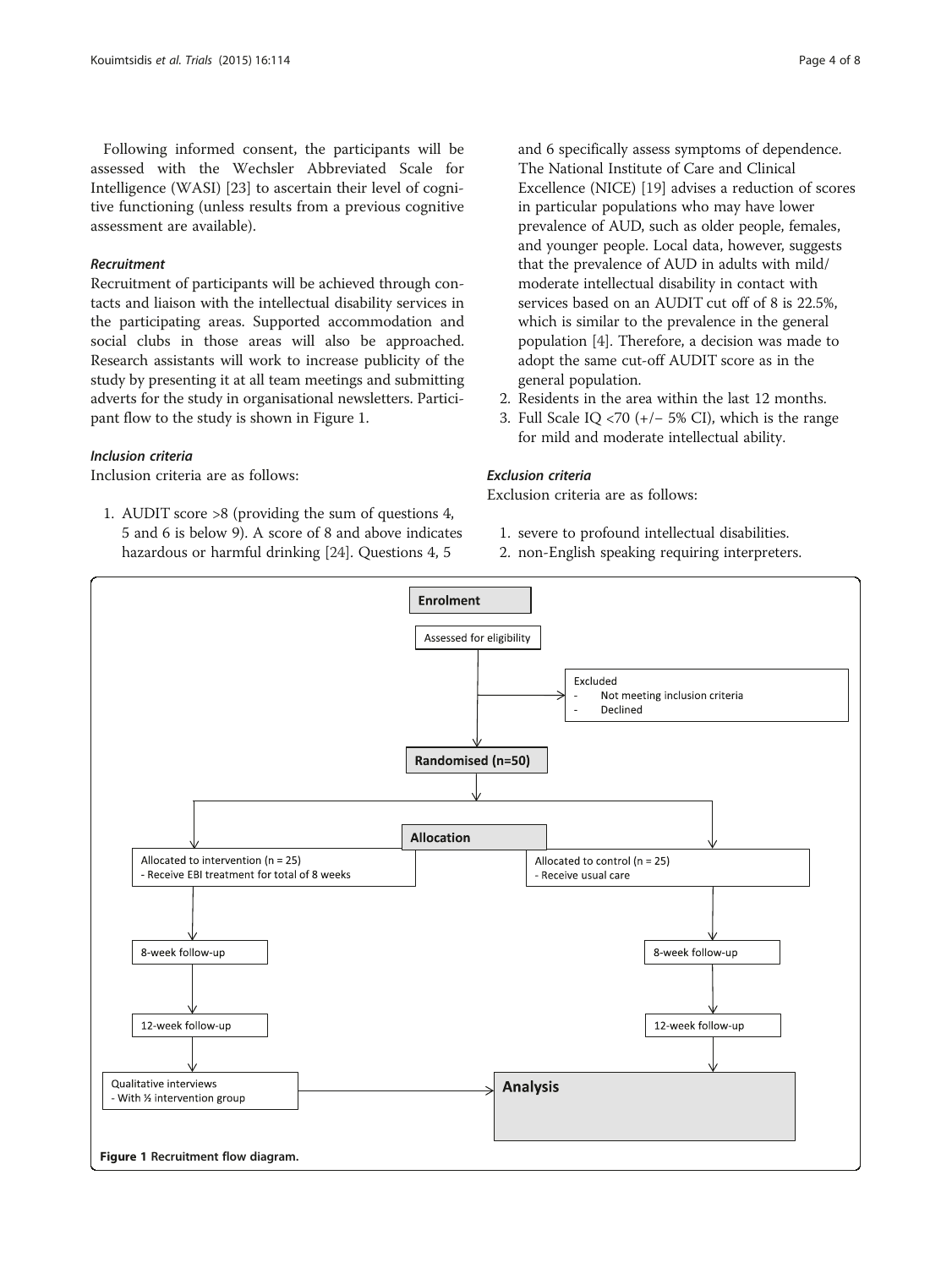- 3. in receipt of treatment for alcohol related problems in the last 12 months.
- 4. acute stage of severe and enduring mental illness.
- 5. poly-substance misuse including alcohol where the illicit substance, for example, cocaine/heroin/ cannabis is the main problem.

#### Trial arms

The trial arms are as follows:

- 1. Intervention: EBI is modified as described in stage 1. It will be provided over five half-hour weekly sessions with a final one-hour session after eight weeks. It will be delivered by a trained therapist recruited from the NHS/private or third sector providing alcohol services in England. It is likely that the therapist may not have experience working with adults with intellectual disabilities; therefore, the research team members will provide training in the form of a one-day induction, including aspects of communication and how to overcome cognitive limitations in people with intellectual disabilities, interviewing techniques, use of the manualised treatment and guided reading to enhance clinical skills in working with this population. Furthermore, tapes of early treatment sessions will be reviewed by co-authors CK and KS. The therapist will be supervised regularly by CK, a consultant psychiatrist in addictions and trained in motivational interviewing.
- 2. Treatment as usual: Service users with mild to moderate intellectual disabilities who are identified as having AUD usually receive little specific support [\[25](#page-7-0)]; however, if problems escalate to dependence, they may be referred and managed jointly with secondary substance misuse services. Therefore, they may be offered non-specific counselling on improving coping abilities, pharmacological interventions where there are comorbid mental health problems or to achieve abstinence, inpatient admission if required, encouragement to attend community services for alcohol disorders, social support and nursing input if they experience any physical signs of malnutrition or epilepsy and other alcohol-related morbidity.

#### Outcome measures

The primary outcome is a reduction in alcohol intake measured by the modified Alcohol Use Disorders Identification Test (AUDIT) [\[24\]](#page-7-0). As there is limited experience of suitable measures for interventions for substance misuse in this population, the percentage of days of abstinence (PDAS) and percentage of days of heavy drinking (PDHD) will also be calculated. Definition of heavy drinking will be informed by a literature review [\[26\]](#page-7-0). These additional indices have been included in order to estimate which outcome may perform most reliably for a sample calculation for a definitive trial.

Secondary outcomes will be willingness to change, health status, service use, health-related quality of life and mental status.

#### **Instruments**

Instruments used in the trial will include the following:

- 1. AUDIT [[24](#page-7-0)], which is a screening tool for identification of excessive drinking, an aid to brief interventions, and it has been used with people with mild to moderate intellectual disabilities. It will be administered at all treatment points.
- 2. Readiness to Change Questionnaire (RCQ) [\[27\]](#page-7-0), which has been shown to have good validity and reliability. It contains 12 statements that must be read to the person with mild to moderate intellectual disabilities. It will be administered at baseline and three months.
- 3. Euro-QoL (EQ-5D-3 L); English version [[28\]](#page-7-0), which is a short questionnaire assessing general healthcare. This questionnaire has been used extensively in health research in the general population and more recently in studies of populations with intellectual disabilities. This will be administered at baseline and three months.
- 4. Clinical Outcomes in Routine Evaluation (CORE-LD) [\[29\]](#page-7-0), which is an adapted version of the instrument for people with intellectual disabilities and measures self-reported psychological distress. It will be administered at baseline and three months.
- 5. Client Service Receipt Inventory (CSRI) [[30](#page-7-0)], which is specifically adapted for the study to measure what services the client has been in receipt of in the past 6 months (for example, emergency room attendance, GP visits, benefits). It will be completed at baseline and three months for the previous three months. Data gathered by this tool will allow us to be more precise in recording the different services received by participants each study arm beyond the intervention and quantify the elements of 'treatment as usual'.
- 6. Sociodemographic details at baseline.

All instruments will be completed by research assistants in face-to-face assessments with participants and paid or family carers. These assessments will take place at a convenient location. AH and KS will train Research assistants in interviewing techniques for people with intellectual disabilities, how to assess capacity to consent to research and how to administer the study instruments.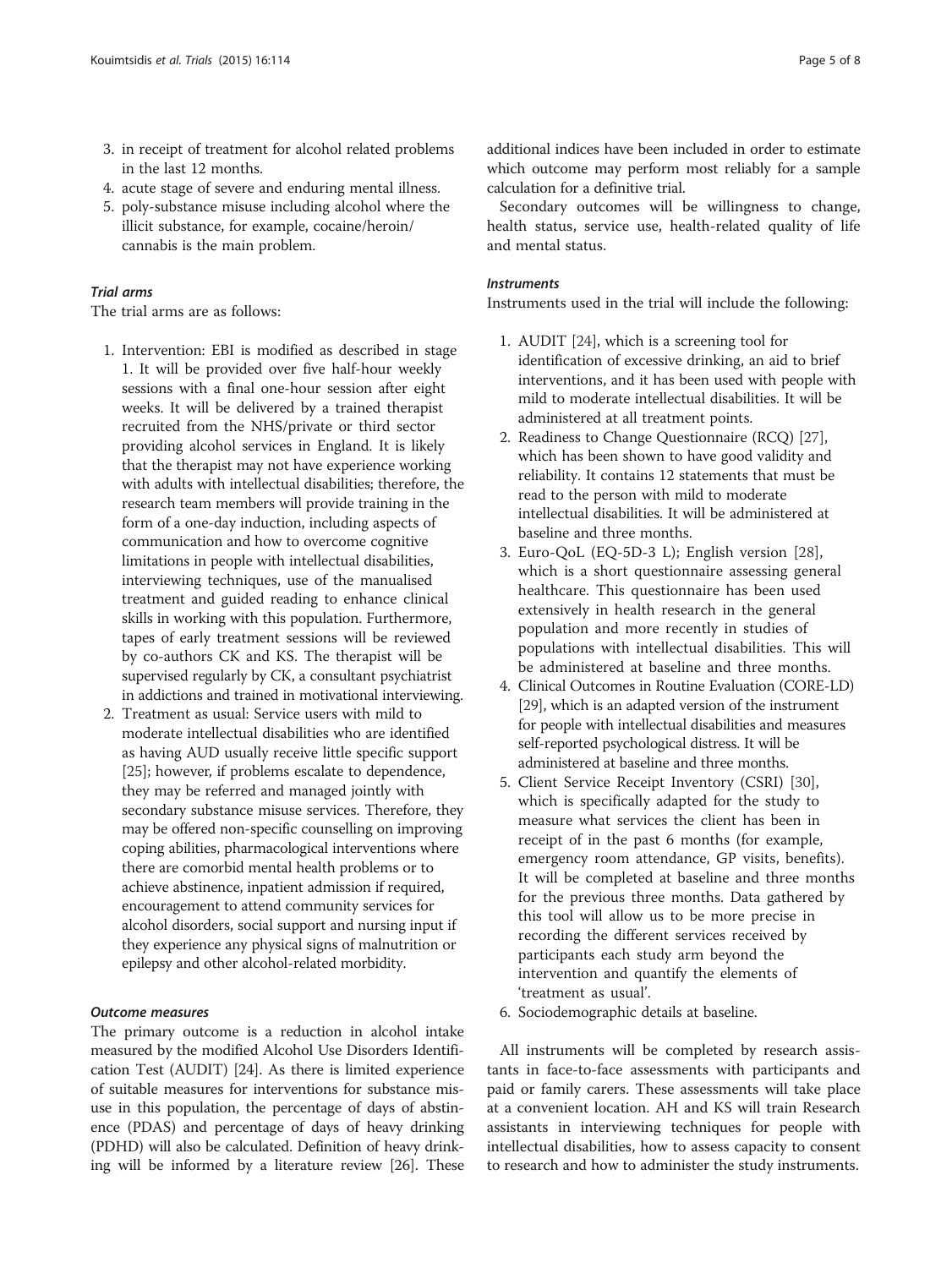#### Randomisation and masking

Randomisation will be conducted by contacting an external researcher once the potential participant has consented to take part in the study and baseline data have been collected (class A method of randomisation). The research team statistician will generate the randomisation list. Any breach in blinding/unmasking, a common problem with single blind trials, will be monitored to ensure that the research assistants are not aware, as far as possible, to which group the individual was allocated. The researchers will make a note of which group he/she believes the participant has been allocated to for all participants and this will be compared to the actual allocations at the end of the study. The database management will be supervised by the PRIMENT Clinical Trials Unit and the study statistician GB.

#### Treatment fidelity

We will develop a short scale to measure how the treatment is delivered and which components are used in each session, guided by the literature [[31\]](#page-7-0). Ten per cent of the audiotaped sessions will be rated by KS, who has no contact with the therapist. The therapist will be supervised regularly throughout the study duration by CK.

#### Statistical analysis

The analysis of the data will be mainly in terms of descriptive statistics and point and interval estimations with the express aim to inform a future multicentre trial. No hypothesis testing will be performed. We will compare drop-out rates in the intervention and treatmentas-usual arm, and means, medians, interquartile ranges, counts and proportions to estimate effect size will be calculated. Regression models allowing for participant clustering will be considered to examine the association between the primary outcome and sociodemographic and clinical predictors. The results will be presented with 95% confidence intervals.

#### Economic evaluation and analysis

The feasibility of collecting information for a full randomised control trial (RCT) cost-effectiveness analysis will be assessed, based on cost per gain in outcome of EBI compared to treatment as usual from a health and social care cost perspective. Costs will include the intervention, training and health and social care provision. Health and social care resource use, employment and the impact on carers will be costed using national published values. The feasibility of a cost-effectiveness analysis from a societal cost perspective will also be assessed. Descriptive statistics for these variables will be reported and an initial analysis will calculate 1) the mean incremental cost per reduction in days of heavy drinking and 2) the mean cost per quality adjusted life year (QALY) gained

using the EQ-5D mapping algorithm. Previous studies in the general population have found that generic quality of life measures are not sensitive to reductions in alcohol misuse, particularly in hazardous drinkers [[32\]](#page-7-0). We will test whether this is also the pattern in adults with mild to moderate intellectual disabilities and whether we can use these measures in a full trial using correlations, regression analysis and mapping. Some of the impact from long-term hazardous and harmful alcohol misuse can occur well into the future. Due to the short followup period, it is unlikely that the long-term impact will be captured within this trial, but this will require further investigation as part of a full trial using decision analytical models.

#### Stage 3-Qualitative study

In order to assess the perceived acceptability and usefulness of the intervention, 50% of service user and carer dyads allocated to the EBI arm of the trial, will be interviewed at end of treatment (that is, 12 weeks). The interviews will be completed by the two service users who are supported to contribute to the study reference group (part of the trial management group), with support from the research assistants. Both service users and the research assistants will be trained in how to collect qualitative data and conduct the interviews. We will include participants who may have dropped out of treatment, if at all possible, in order to ascertain their perceptions of the intervention and their reasons for dropping out. Interviews will be audiotaped and analysed using content analysis and/ or thematic analysis [\[33,34\]](#page-7-0).

#### Ethical and research and development reviews

The study has been approved by the NRES Committee South Central - Berkshire (REC reference 13/SC/0143).

All study personnel will comply with the MCA 2005 [[35\]](#page-7-0) and published research governance guidelines. We anticipate that all participants will have capacity to consent and sufficient verbal communication skills to take part in the treatment and in the qualitative interview. All patient information sheets and consent forms will be in easy-read versions, and informed written consent will be obtained from all participants. As this is a noninvasive intervention, we do not anticipate any adverse events, but we will follow safety reporting guidance issued by the National Research Ethics Service (UK) for studies except clinical trials of investigational medicinal products.

The study has been approved by the Research and Development departments of the following organisations: Hertfordshire Partnership NHS Foundation University Trust, Camden and Islington NHS Foundation Trust, Surrey and Borders Partnership NHS Foundation Trust.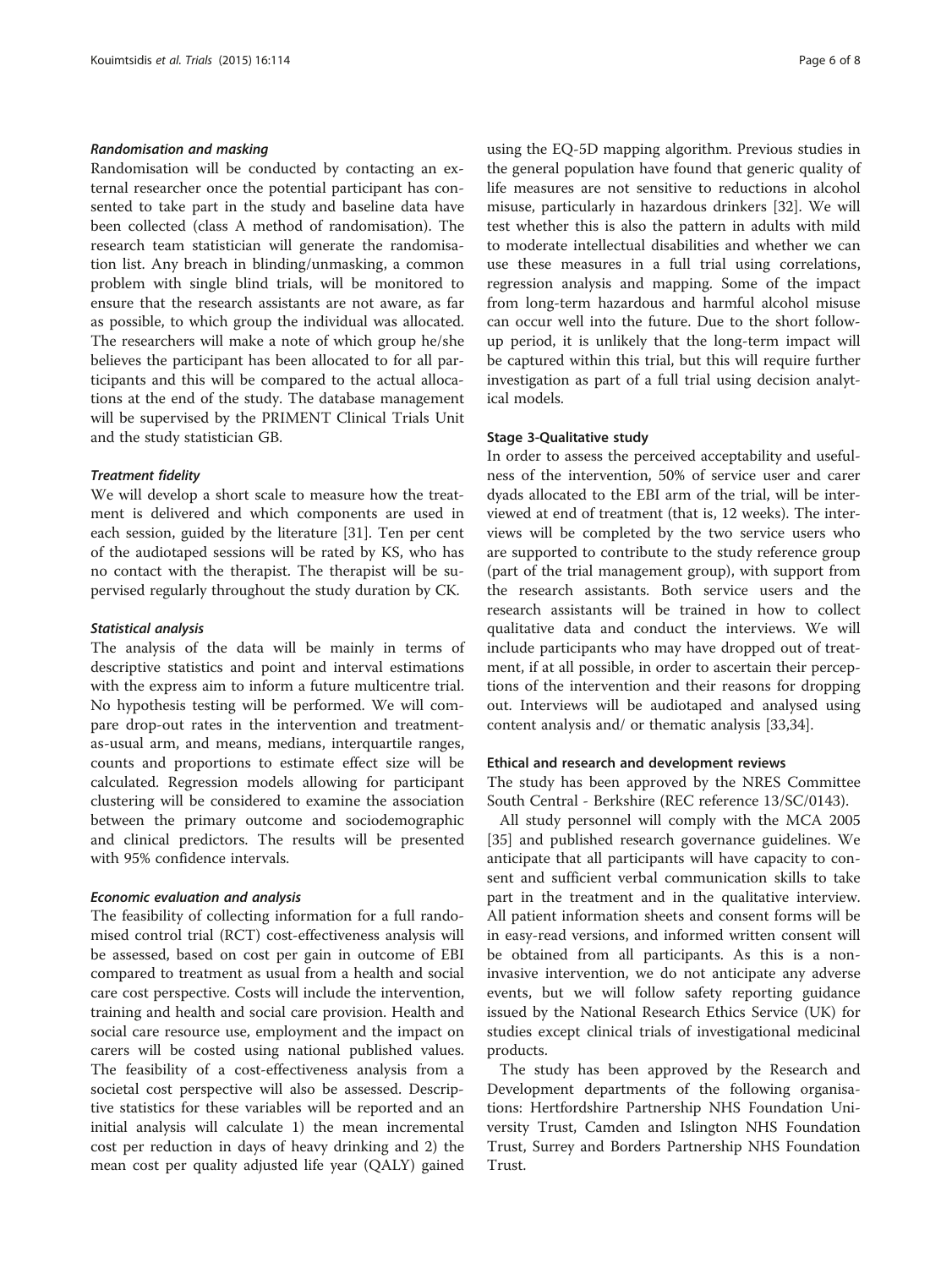#### <span id="page-6-0"></span>Patients and public involvement

We consulted with a service user group based in one of the research areas on two different designs for the study, one being the current version and the other a feasibility study of contingency management. The latter is defined as treatment based on principles of behaviour modification and aims to incentivise and then reinforce changes in behaviour with the aid of vouchers, privileges, prizes or modest financial incentives that are of value to the client [\(https://www.nice.org.uk/guidance/cg51/chapter/ap](https://www.nice.org.uk/guidance/cg51/chapter/appendix-c-contingency-management-key-elements-in-the-delivery-of-a-programme)[pendix-c-contingency-management-key-elements-in-the](https://www.nice.org.uk/guidance/cg51/chapter/appendix-c-contingency-management-key-elements-in-the-delivery-of-a-programme)[delivery-of-a-programme\)](https://www.nice.org.uk/guidance/cg51/chapter/appendix-c-contingency-management-key-elements-in-the-delivery-of-a-programme). Based on the various issues identified as potential difficulties in each option, we made the decision to start from a simpler project that has yet to be tested in this population. An easy-read version of the project proposal was presented to a service users' group for advice and comments on how to present the study and describe the intervention. Two service users and their carers contribute to the trial steering committee and will conduct the qualitative interviews as described earlier. The service users will be involved in the interpretation of the interviews, write up the findings in an accessible format and disseminate them locally and nationally.

#### **Discussion**

The study will provide invaluable information on several aspects of alcohol and other substance misuse patterns in people with intellectual disability. Although not an epidemiological study per se, it will reveal important elements of treatment pathways and support needs for those individuals. Such information is currently either not available or mostly derived from clinic populations. Our sample will be drawn from a wide variety of community care.

Furthermore, there is limited literature on use of alcohol instruments such as AUDIT and RCQ in people with intellectual disabilities; therefore, the adapted tools used in this project will be particularly useful for further research but also in clinical practice in this field.

Most importantly, there is emerging debate about the impact of brief interventions delivered in primary care on alcohol problems [[36\]](#page-7-0). Current literature suggests that they indeed reduce consumption, but there is little information on the content and fidelity of the intervention in published studies.

In carrying out the study, we will need to overcome generic difficulties in research in adults with substance misuse who may be not only be hard to reach but also unwilling to commit to treatment or may drop out. Access to participants may depend on local configurations of services, and therefore, the recruitment strategy will be crucial in carrying out the feasibility study. Therefore, our work will be sufficiently novel to contribute not only to the field of intellectual disabilities but to the existing research in this particular topic.

#### Trial status

At the time of the manuscript submission the trial is still recruiting new participants.

#### Abbreviations

AUDIT: Alcohol Use Disorders Identification Test; EBI-ID: extended brief intervention-ID; ID: intellectual disabilities; RCT: randomised controlled trial; IQ: intelligence quotient.

#### Competing interests

The authors declare that they have no competing interests.

#### Authors' contributions

CK has overall management of the research project, developed the intervention manual, supervises the therapist, will lead on dissemination of results within the substance misuse service and will contribute to all outputs such as papers in conference and journals. Lucy Fodor-Wynne is a Research assistant on the project, conducts the assessments and interviews with participants and carers, has contributed to the paper content and its preparation for submission. AH has conceived of the intervention framework and contributed to the protocol, coordinated the methodological aspects of the project throughout, provided training and supplement supervisory duties to the research assistants and and therapist, and will participate in data analysis and dissemination of the findings. KS is the lead for the qualitative study. She has trained theservice users and research assistants for the qualitative interviews and will participate in the analysis of the data. RH is the lead for the health economics part of theproject and analysis of those results. GB is the project statistician. He is responsible for, all statistical aspects including randomisation and analysis of quantitative data. VP is responsible for liaison with intellectual disabilities service and, coordination of recruitment from the lead trust and support of the service users. All the authors have read and approved the final manuscript.

#### Acknowledgements

This study is supported by the UK National Institute for Health Research (NIHR) under its Research for Patient Benefit Programme (grant PB-PG-1111- 26022). The views expressed are those of the author(s) and not necessarily those of the UK National Health System, the NIHR or the Department of Health. We would like to thank the sponsors (Hertfordshire Partnership University NHS Foundation Trust and Surrey and Borders Partnership NHS Foundation Trust) for supporting the study. We also wish to thank Dr Eileen McNamara for taking on the role of Local Investigator and championing the study in the local NHS and Local Authority services.

#### Author details

<sup>1</sup> iHEAR, Surrey and Borders Partnership NHS Foundation Trust, 1 Prince Regent Road, London TW3 1NE, UK. <sup>2</sup>Division of Psychiatry, University College London, Charles Bell House, 67-73 Riding House Street, W1W 7EJ London, UK. <sup>3</sup>Department of Clinical, Research Educational & Health Psychology, University College London, 1-19 Torrington Place, WC1E 6BT London, UK. <sup>4</sup>Department of Primary Care and Population Health Research University College London, Royal Free Hospital Rowland Hill Street, NW3 2PF London, UK.<sup>5</sup> Department of Statistical Science, University College London, 1-19 Torrington Place, London WC1E 6BT, UK. <sup>6</sup>Hertfordshire Partnership NHS Foundation Trust, Woodside Road, Abbots Langley, Watford WD5 0HT, UK.

#### Received: 26 January 2015 Accepted: 3 March 2015 Published online: 25 March 2015

#### References

- 1. Barrett N, Paschos D. Alcohol-related problems in adolescents and adults with intellectual disabilities. Curr Opin Psychiatry. 2006;19:481–5.
- 2. Chaplin E, Gilvarry C, Tsakanikos E. Recreational substance use patterns and co-morbid psychopathology in adults with intellectual disability. Res Dev Disabil. 2011;32:2981–6.